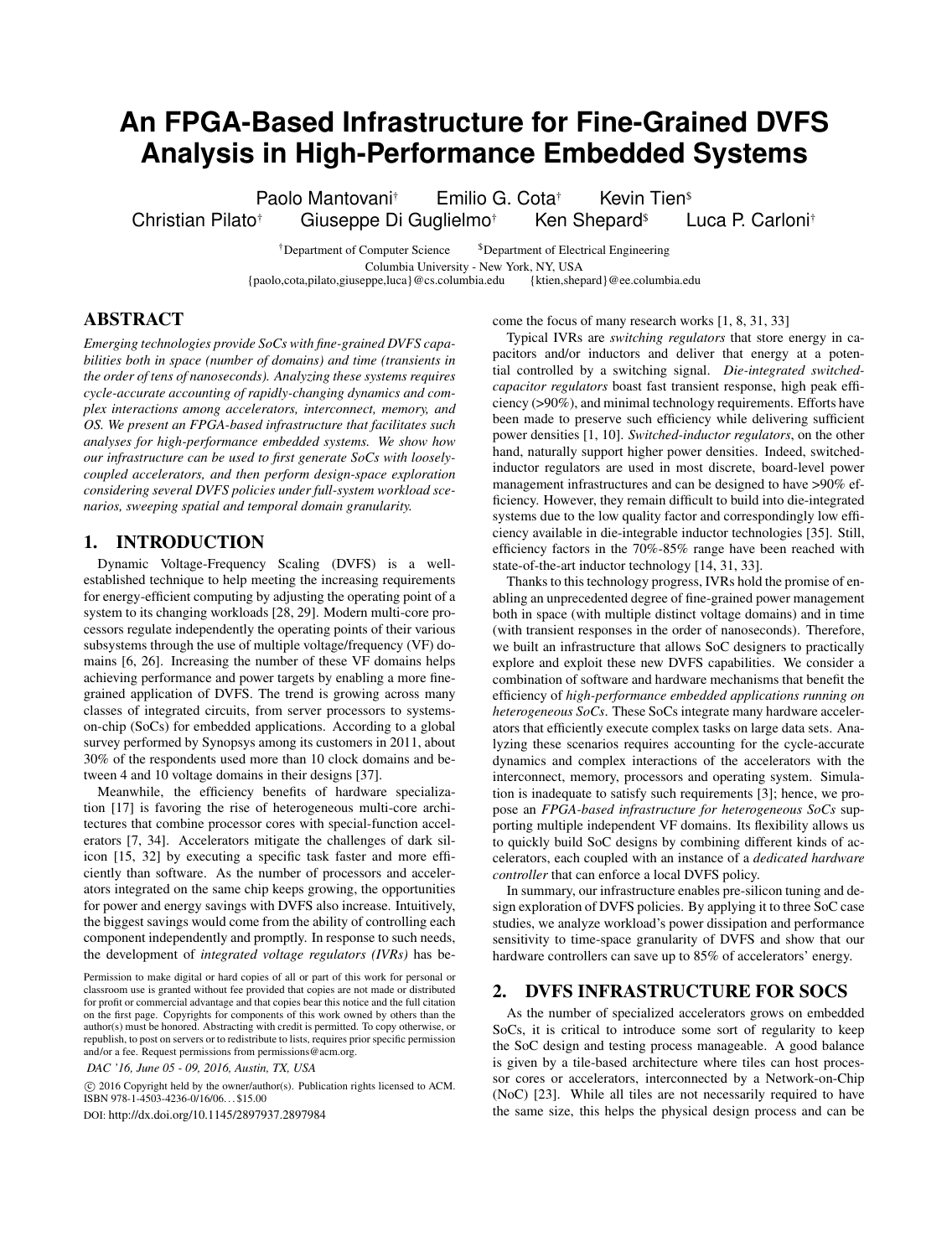

Figure 1: Top: tile-based SoC high-level view. Bottom: block diagram of an accelerator tile with DVFS controller.

achieved by combining smaller accelerators within a tile. Thanks to its modularity, an NoC-based tile-architecture is known to efficiently reduce the complexity of place and route, clock distribution, power grid layout, etc. [2, 12]. A packet-switched NoC with a latency-insensitive protocol naturally decouples the run-time operations of the various tiles [9]. Moreover, an NoC offers a natural synchronization barrier among clock domains. Dual-clock FIFO buffers, placed between routers' local ports and the tiles preserve transfer-bursts throughput and prevent data loss across clock domains [30] through a *back-pressure* mechanism. Indeed, NoCbased architectures have already been implemented in chip prototypes together with voltage regulators [27].

Following these principles, we implemented a flexible architecture to support the analysis of fine-grained power control for heterogeneous SoCs. Any instance of our SoC integrates four types of tiles: *CPU tiles* contain general-purpose processors, *ACC tiles* host distinct accelerators, *I/O tiles* interface Ethernet, UART and JTAG for system monitoring, and each *DDR tile* hosts a memory controller, accessing a distinct DDR channel. The top of Fig. 1 shows an example of our architecture that uses a  $4\times4$  2D-Mesh NoC and includes twelve accelerators distributed across four VF domains, (labeled D0 to D3 and enclosed by the dotted lines). A voltage regulator is associated with each VF domain to control the supply voltage of its components. When all the components of a domain are inactive, they can be turned off. Only one tile per domain (colored in light green) is equipped with a DVFS controller, including a phase-locked loop (PLL), which is shared within its domain.

Accelerator Tile. The bottom of Fig. 1 shows the block diagram of an accelerator tile with the DVFS controller for its VF domain. The accelerator is composed of multiple hardware blocks that interact through a private local memory [11]. The control interface (config) exposes the accelerator's configuration parameters to the operating system as memory-mapped registers to be set by the device driver. Data, instead, are exchanged between DDR and the private memory through direct memory access (DMA). The DMA controller translates the accelerator's read/write requests into NoC packets. Transfers are initiated directly by the accelerators, specifically by two dedicated "communication blocks": *Read* and *Write*. Typically, in an efficient accelerator design, computation and communication are well balanced and run concurrently, injecting/ejecting up to one flit per cycle per direction. For designs with many accelerators, NoC congestion naturally leads computation stage to stall, waiting for the arrival of new data. This condition offers opportunities to exploit fine-grained DVFS, which can



Figure 2: Simplified DVFS controller block diagram.

reduce the wasting of supply power while contributing also to alleviate resource contention. To dynamically detect these situations, a tile is equipped with probes for the accelerator activity (shaded gray circles in Fig. 1). These probes detect: (*i*) whether the accelerator is enabled; (*ii*) if it is computing, transferring data, or both; and (*iii*) if the tile is receiving back-pressure from the NoC, either due to congestion or temporarily unavailable access to main memory. A probe to monitor DVFS behavior (red circle in Fig. 1) is also present in each domain. Information from probes is recorded with performance counters and exposed to an external Ethernet interface for profiling purposes, while the DVFS controller processes it in order to apply the desired power management policy.

Configurable Fine-grained DVFS Controller. Fig. 2 shows the components of our controller. The central block is a finite state machine (FSM) responsible for regulating voltage and frequency for its local domain. It drives the signal vctrl that translates into a voltage reference for a generic IVR. Additionally, it dynamically reconfigures the PLL control logic, which may vary depending on the particular PLL implementation. Note the need for synchronization flip-flops on the paths between the DVFS controller and the PLL controller. The latter, in fact, must be clocked by the external reference clock (refclk), to keep driving appropriately the PLL configuration pins while its output frequency is transitioning from one operation point to the other. Fig. 2 also shows the feedback compensation clock fb, required to obtain a correct phase locking, and the clock buffers, represented as triangles along clocks' paths, which are the entry points to the clock distribution network. A set of memory-mapped registers, shown in the lower portion of Fig. 2, allows reconfiguration from software, which can override the local decisions in favor of a system-level policy. The policy actuation is based on the information provided by performance counters, which are incremented every time a specific condition holds within the context of the local VF domain. For example, Fig. 2 shows two counters: one is incremented if an accelerator in the domain is idle while the other counts the number of cycles in which back-pressure is applied at any network interface of the domain.

The clock-gating components in the lower-right part of Fig. 2 complete the DVFS logic and freeze accelerators during transient time. We make the DVFS FSM robust to clock frequency transitions to avoid the risk of deadlock when applying clock gating. During the actual VF transitions a watchdog is set to go off after the transient time of the VR. In addition, when both frequency and voltage have been updated, a configurable timeout is set to allow a sweep of the temporal granularity. The minimum timeout is 64 cycles, which is a conservative transient time for IVRs [31].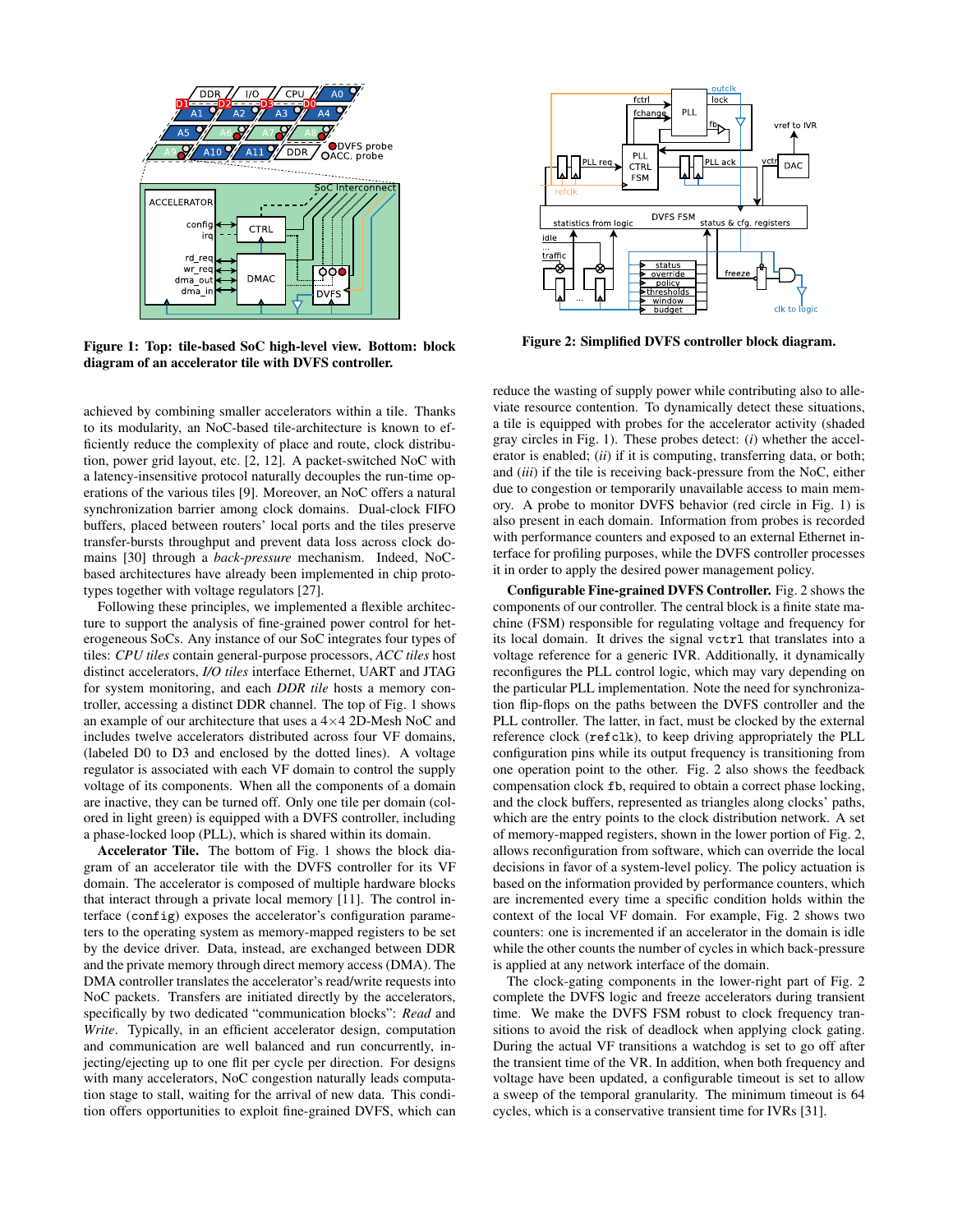| POLICY          | <b>OPERATING</b><br>POINT | WINDOW<br>(CYCLES)<br><b>TRAFFIC</b> | <b>THRESHOLDS</b><br>PI.<br><b>BURST</b> |  |  |  |  |  |  |
|-----------------|---------------------------|--------------------------------------|------------------------------------------|--|--|--|--|--|--|
| PN <sub>0</sub> | 1.0GHz<br>1.0V            | ٠                                    | -                                        |  |  |  |  |  |  |
| PN1             | 0.9GHz<br>0.90V           | ٠                                    | -                                        |  |  |  |  |  |  |
| PN <sub>2</sub> | $0.8$ GHz<br>0.80V        | ٠                                    | -                                        |  |  |  |  |  |  |
| PN3             | 0.6GHz<br>0.75V           | ٠                                    | -                                        |  |  |  |  |  |  |
| $PT[4-14]$      | variable                  | 131,072-64<br>4.096-32               | N/Y<br>-                                 |  |  |  |  |  |  |
| PB[15-25]       | variable                  | 4.096-32<br>131.072-64               | 114,688-56<br>N/Y                        |  |  |  |  |  |  |
|                 |                           |                                      |                                          |  |  |  |  |  |  |

Table 1: Policies configurations.



Figure 3: DVFS policies flow chart.

Fine-grained DVFS policies. The flow chart in Fig. 3 provides an overview of the four DVFS policies described below. When the controller ends either in the state "step-down" or "step-up", then a VF transition is initiated. Note that all thresholds can be tuned at run-time via software. By sweeping the configuration parameters we define twenty-five different settings, summarized in Table 1.

*Policy "none" (PN)* maintains a specified VF operating point.

*Policy "traffic" (PT)* is based on the observation of back-pressure signals at the interface between a tile and the interconnect, which is a measure of the current resource contention. The controller initiates a VF transition based on a user-defined threshold.

*Policy "burst" (PB)* combines observations of the traffic and computation over communication time ratio of accelerators. Both parameters are compared to software-specified thresholds.

*Policy "limit" (PL)* can be activated in combination with other policies to ensure a fair distribution of the power envelope across multiple accelerators. It consists in a DVFS supervisor daemon that scans the system with a configurable period and prevents all accelerators from running at maximum speed and power dissipation at the same time, according to a specified aggregated power cap. Priority among VF domains is rotated following a round-robin scheme.

## 3. ENERGY ESTIMATION FLOW

Frequency Scaling on FPGA. Modern FPGAs feature several clocking resources which are typically required to support a wide variety of I/O protocols. We used a high-end Xilinx Virtex-7 FPGA, which allows us to place up to 24 PLLs. Run-time reconfiguration of the PLLs, however, incurs high latency. Hence, we define the frequency division factors at synthesis time and then select the clock line at run-time. To map the PLL control logic shown in Fig. 2 on FPGA, we instantiate a *glitch-free clock multiplexer* and the *clock buffers*. A 2:1 clock MUX is available as a primitive black-box in the FPGA components library and guarantees that the period from one rising edge to the other will always be at least as large as the period of the slower clock and no glitch can occur. A clock buffer is automatically placed at the output of the MUX. Switching among four clocks, however, would require a tree of such multiplexers, with consequent waste of global clock buffers. Therefore, we designed a glitch-free 4:1 clock MUX with gating logic and only one global buffer. An optional buffer can be

Table 2: Energy estimates for a 32nm CMOS technology.

|           |                   |             | <b>ENERGY PER CLOCK CYCLE</b> $(pJ)$ |        |           |        |  |
|-----------|-------------------|-------------|--------------------------------------|--------|-----------|--------|--|
|           | ACC.              | <b>AREA</b> | 1.0V                                 | 0.9V   | 0.8V      | 0.75V  |  |
|           |                   | $(\mu m^2)$ | 1.0GHz                               | 0.9GHz | $0.8$ GHz | 0.6GHz |  |
| XIIX      | FFT2D             | 828,641     | 75.19                                | 64.92  | 56.76     | 55.83  |  |
|           | D-FILTER          | 694,050     | 28.82                                | 23.68  | 19.62     | 19.41  |  |
|           | <b>IMAGE-WARP</b> | 362,945     | 36.01                                | 29.98  | 25.79     | 25.50  |  |
|           | PFA-INTERP1       | 478,905     | 198.62                               | 155.08 | 119.27    | 108.28 |  |
|           | PFA-INTERP2       | 565,417     | 169.91                               | 133.16 | 103.07    | 94.33  |  |
| WAMI-APP. | ADD               | 87,446      | 3.89                                 | 3.01   | 2.33      | 2.28   |  |
|           | <b>GRADIENT</b>   | 1,782,904   | 42.09                                | 31.99  | 24.37     | 25.02  |  |
|           | DEBAYER           | 698,765     | 22.81                                | 17.42  | 13.79     | 13.78  |  |
|           | GRAYSCALE         | 418,337     | 13.30                                | 10.18  | 7.96      | 8.08   |  |
|           | <b>HESSIAN</b>    | 1,251,278   | 34.98                                | 27.09  | 21.11     | 21.53  |  |
|           | <b>MULT</b>       | 123,329     | 5.89                                 | 4.57   | 3.59      | 3.58   |  |
|           | <b>RESHAPE</b>    | 58,939      | 3.09                                 | 2.39   | 1.87      | 1.80   |  |
|           | <b>SD-UPDATE</b>  | 1,457,124   | 38.11                                | 29.42  | 22.76     | 23.36  |  |
|           | STEEP.-DESC.      | 1,595,080   | 39.17                                | 29.67  | 22.61     | 23.30  |  |
|           | <b>SUBTRACT</b>   | 600,697     | 1.05                                 | 11.89  | 9.15      | 9.41   |  |
|           | WARP              | 451,177     | 25.57                                | 20.00  | 15.71     | 15.37  |  |
|           | CHANGE-DET.       | 1,463,797   | 146.33                               | 113.31 | 86.70     | 81.86  |  |

placed before the clock-gating latch to help timing closure at the cost of supporting fewer independent VF domains. By replicating the logic of Fig. 2, we can implement an SoC with up to twelve frequency-scaling-enabled domains on the target FPGA. Thanks to a user-guided placement of the clock buffers, the design closes at 100MHz as the fastest frequency. Other PLL frequencies are accordingly set to match the ratios for the different operating points.

Accelerator Characterization. Accurate emulation of frequency scaling, combined with a fast Ethernet interface to the SoC probes allows us to monitor run-time statistics, including the number of cycles  $C_i$  spent in each operating point *i*. To determine the energy dissipated when accelerators are running, we combine this information with data on static and dynamic power obtained from an RTL power-estimation flow. First, we synthesize the RTL of the accelerators for a standard-cell technology and perform power estimation with switching activity back-annotation. For this, we use a commercial 32nm CMOS library with nominal voltage equal to 1V and we target a frequency of 1GHz. Then, we compute the energy consumption of each accelerator as:  $E = \sum_{i=0}^{N} E_i^c * C_i$ , where *N* is the number of operating points and factors  $E_i^c$  represent the energy consumption per clock cycle. The total energy is then obtained by aggregating the energy consumption of all accelerators. The values for  $E_i^c$  are obtained by first re-characterizing the standardcell and the SRAM libraries with detailed SPICE-level simulations, and then repeating the power analysis for every selected operating point. Timing analysis is performed to verify that the circuit meets all constraints. With this flow, we designed, and characterized across four operating points, 17 accelerators for various computational kernels from the PERFECT Benchmark Suite [4], listed in Table 2. The 0.1V step for voltage scaling allows the regulator to achieve high power conversion efficiency (~90%) [21]. Such step is decreased to 0.05V for the slower operating point due to additional constraints imposed by the SRAM libraries.

#### 4. FULL-SYSTEM CASE STUDIES

We present three case studies of accelerator-based SoCs mapped to the proposed FPGA infrastructure and show the effects of finegrained power management tuning for each workload scenario. Each SoC is generated by plugging a set of accelerators in the architecture of Fig. 1 and includes one CPU tile running Linux, one I/O tile, and two DDR tiles. The three case studies differ for the number and types of accelerators: (1) MIX features ten independent heterogeneous accelerators; (2) 12-FFT2D features twelve in-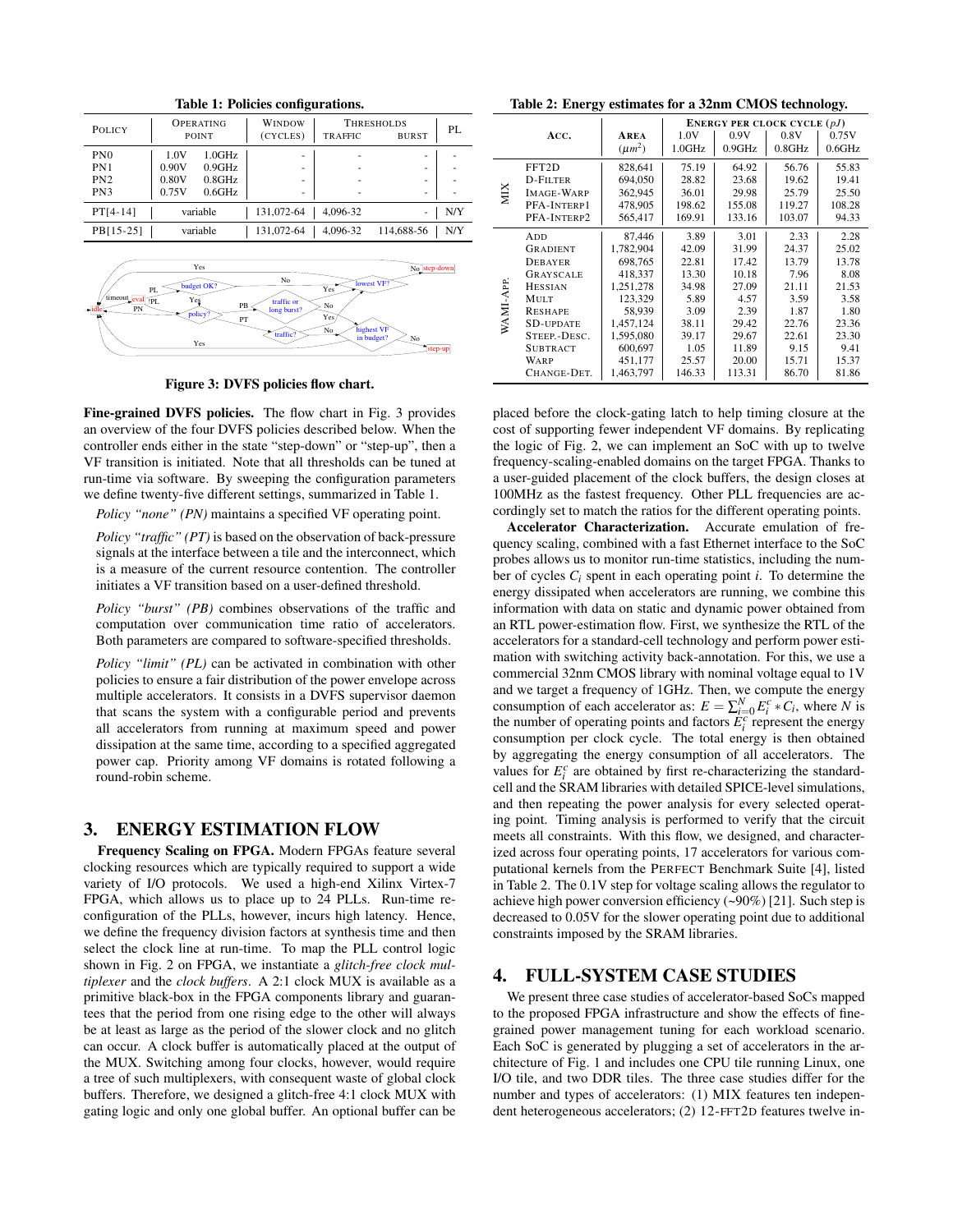

Figure 5: Design MIX: energy breakdown over time for the policies *pn0* (left), *pb25* (center) and *pb25* with PL (right).

dependent homogeneous accelerators (twelve copies of the FFT2D design); and (3) WAMI-APP features twelve heterogeneous interdependent accelerators that implement a portion of the *Wide Area Motion Imagery* computer-vision application [4].

For each case study, we repeat a similar set of experiments, analyzing the effects of all policies listed in Table 1. For policy PN we vary the operating point that is applied as a fixed VF pair to a domain. For the DVFS policies PT and PB we vary the values of the parameters *window*, which determines the temporal DVFS granularity in clock cycles, *traffic* threshold, and *burst* threshold.

MIX: heterogeneous independent accelerators. This case study involves ten accelerators (2 FFT2D, 2 D-FILTER, 2 IMAGE-WARP, 2 PFA\_INTERPOLATION1 and 2 PFA\_INTERPOLATION2) that run continuously and concurrently. Fig. 4 collects results in terms of execution time and energy savings for all policies, whose labels are reported on the horizontal axis. Within each group, the bar color corresponds to the application of the policy for a given number of VF domains: e.g. the first bar (dark orange) of the group labeled *pn0* corresponds to the application of policy PN to all accelerators that are part of a single VF domain; in contrast the fourth bar (violet) of this group corresponds to the application of the same policy to every accelerator, each stand-alone in a dedicated VF domain. Since *pn0* keeps the same fixed VF pair (1V, 1GHz), the different behaviors are due to the fact that the decision of turning off an accelerator can be taken only when all accelerators in a VF domain are ready to be turned off. Each group of the DVFS policies PT and PB has a fifth bar (green) that corresponds to the application of policy PL on top of the case of the fourth bar (violet). In this case, the DVFS daemon activation interval is 10ms. The height of every bar is normalized to the baseline, which is policy *pn0* applied with one single VF domain.

The results of Fig. 4 do not show a clear trend as we increase the temporal granularity for PT and PB. The reason is that the specific data-transfer pattern of each accelerator directly affects the statistics measured by the DVFS controller. When temporal granularity and policies thresholds are not properly configured for the accelerator's specific traffic signature, both energy and performance are penalized. On the other hand, the trend for increasing spatial granularity is clear: more VF domains yield usually a performance improvement and *always* considerable (more than 50%) energy savings; this is the case even if DVFS is not used (PN policy).

Across all policies, *pb24* delivers the smallest execution time  $(10\times$  less than *pn0*) while *pb25*, combined with the supervisor daemon, achieves the largest energy saving, consuming about 15% of the baseline energy. To understand better how the combination of the local fine-grained hardware policy and the software supervisor can achieve this result, we can look at Fig. 5: each of these charts shows the aggregated energy that is spent over time for the execution of an experiment with a particular policy. Each colored area breaks the energy-delay product into single-accelerator contributions. The units on the horizontal axis are probing time frames of 16.7ms, which is the time allowed to the Ethernet interface for collecting statistics. If we look at the chart on the left (policy *pn0*) we notice that all accelerators dissipate almost the same amount of energy at every time frame, until completion. Conversely, the central chart shows that policy *pb25* modulates the energy dissipation during the execution. Interestingly, however, the variation of the energy over time is similar across most of the domains: note that the thickness of the filled lines remains visibly constant over time for each accelerator until completion. This scenario suggests that the decisions of a DVFS controller, based on the traffic at the local interconnect, may be sub-optimal if taken simultaneously by all other controllers in the system. The last chart of Fig. 5 confirms the benefits of activating policy PL. All areas shrunk considerably, leading to a major decrease of the energy-delay product. The unbalanced bias that the daemon gives to the DVFS controllers reduces the interference across the accelerators' traffic patterns. Therefore, accelerators spend less time waiting for a transaction to complete. The result is an energy saving of up to 85% of the baseline or 50% with respect to the same policy without software supervisor.

12-FFT2D: homogeneous accelerators. In the second case study, an accelerator for the ubiquitous FFT2D kernel is replicated twelve times. By comparing the results of Fig. 6 and Fig. 7 with the corresponding ones for the previous case study, we notice much less variation across the experiment runs as we sweep either the temporal or spatial granularity. In particular, if we don't consider the green bars that correspond to the activation of PL, these runs show similar energy savings for the cases of two, four or twelve domains. In order to understand this behavior, we measured the NoC injection rate and the traffic at the two memory controllers tiles: as soon as more than two FFT2D accelerators are activated, the queues at the memory tiles interfaces get quickly filled up and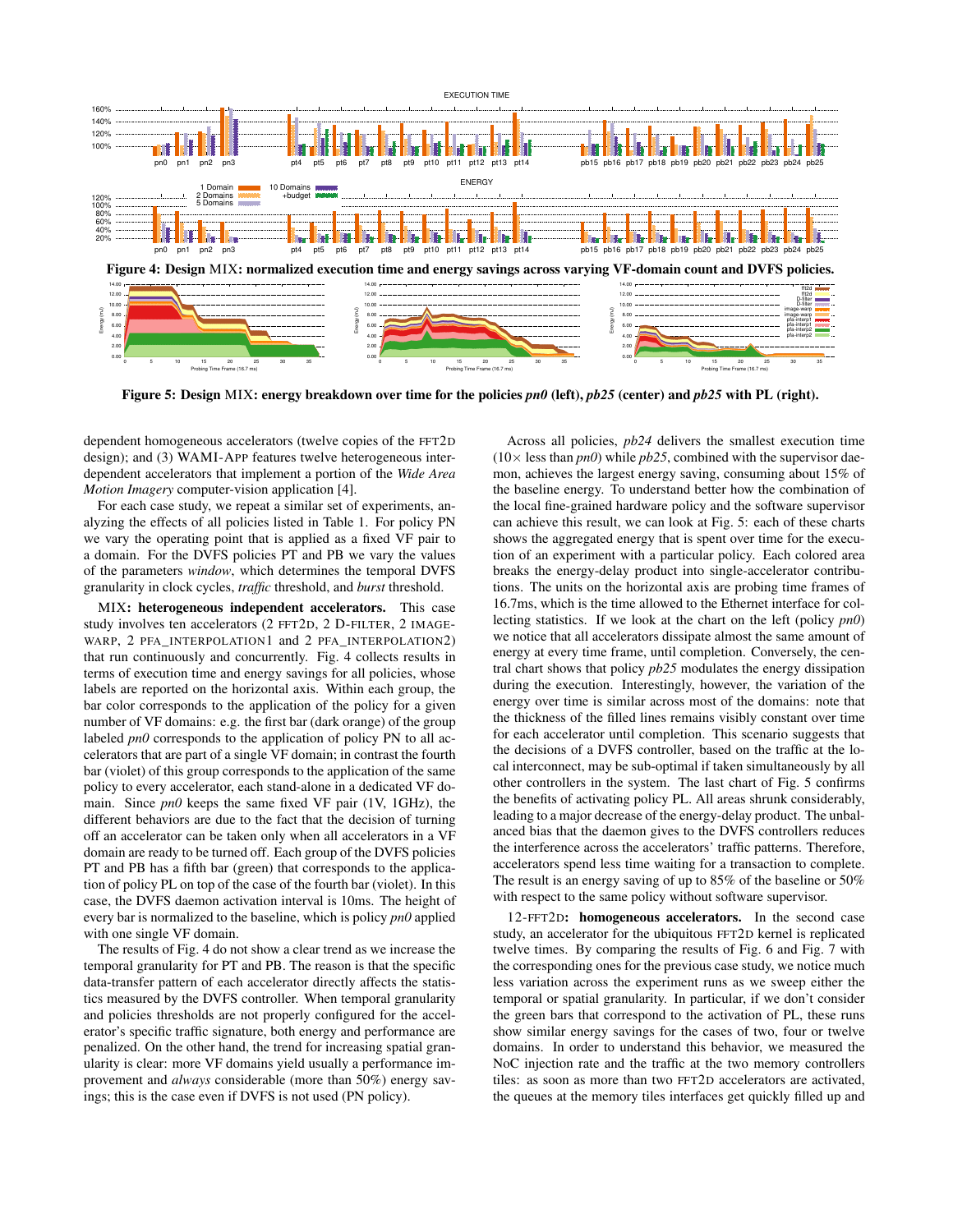

Figure 6: Design 12-FFT2D: normalized execution time and energy savings across varying VF-domain count and DVFS policies.



Figure 7: Design 12-FFT2D: energy breakdown over time for the policies *pn0* (left), *pt14* (center) and *pt14* with PL (right).



Figure 9: Design WAMI-APP: energy breakdown over time for the policies *pn0* (left), *pt14* (center) and *pt14* with PL (right).

all tiles start receiving back-pressure from the NoC. This condition of extremely high congestion forces all regulators to slow down, thus giving more slack to the DDR and the NoC to complete the pending transactions. As soon as traffic decreases below the configured threshold, however, all accelerators tend to speed up again, thus bringing back the congestion. Such cyclic behavior is confirmed by the comparison between the chart on the left and the one in the middle of Fig. 7. Policy *pt14* is only adding noise to the energy distribution over time, as the slightly visible ripple suggests. On the other hand, the activation of PL brings more than 50% extra energy savings and the twelve FFT2D accelerators complete their execution consuming 38% of the baseline energy.

WAMI-APP: accelerators with data dependencies. Complex embedded SoC applications are usually implemented as the composition of many interacting accelerators with data-dependency relations: e.g. one accelerator produces input data for other accelerators, which can start executing only after the first terminates. We use our infrastructure to analyze the implications of such dependencies with the WAMI-APP case study. For this imageprocessing application, data-dependency relations apply to a single input frame, while multiple frames can be processed in a pipelined fashion, allowing more accelerators to execute in parallel. To exploit such parallelism, we wrote a multi-thread program, based on the standard p-threads library, where each thread controls a distinct accelerator. Note that the complexity of invoking system-calls and device drivers is hidden by a software layer [23]. The resulting parallelism of the WAMI-APP case study and consequent opportunities for energy savings remain somewhat limited due to a heavily unbalanced distribution of the workload and dissipated power. Note, from Table 2, that CHANGE-DETECTION accounts for almost 40% of the energy spent per cycle by all accelerators.

Results in Fig. 8 show that most policies have a modest impact on energy savings, with little variations as we move towards finer temporal granularity. With respect to spatial granularity, no improvements are obtained beyond four VF domains: probes' data show that four is the largest number of accelerators running in parallel during WAMI-APP experiments. When comparing the three charts of Fig. 9, we again observe that the shape of the energy dissipation over time visibly changes for many accelerators when PL is enabled. The overall result, however, is dominated by CHANGE DETECTION, which not only is responsible for most of the power budget, but is also the longest-running accelerator.